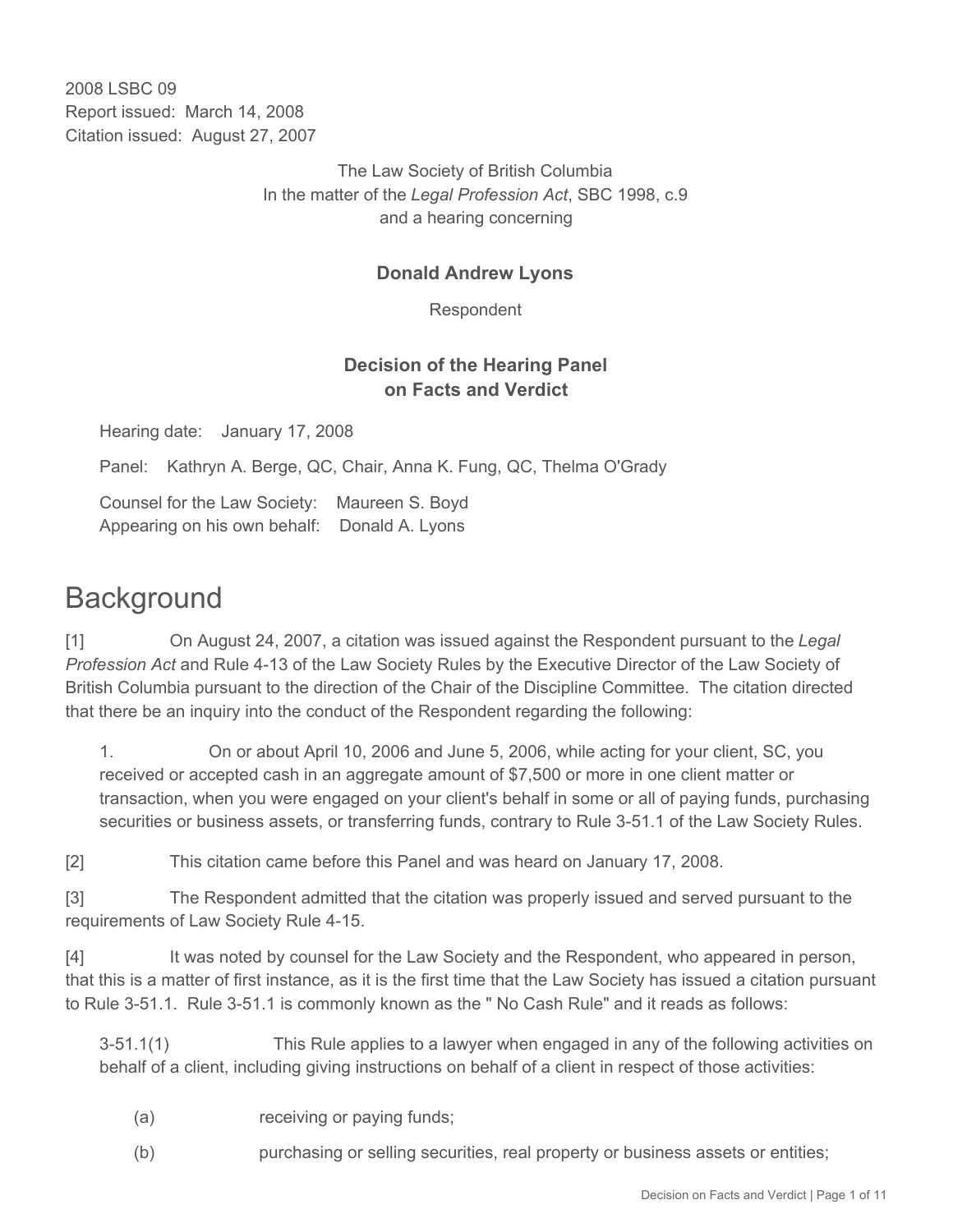- (c) transferring funds or securities by any means.
- (2) This Rule does not apply to a lawyer when
	- (a) engaged in activities referred to in subrule (1) on behalf of his or her employer, or
	- (b) receiving or accepting cash

(i) from a peace officer, law enforcement agency or other agent of the Crown acting in an official capacity,

- (ii) pursuant to the order of a court or other tribunal,
- (iii) to pay a fine or penalty, or
- (iv) from a savings institution or public body.

(3) While engaged in an activity referred to in subrule (1), a lawyer must not receive or accept an aggregate amount in cash of \$7,500 or more in respect of any one client matter or transaction.

(3.1) Despite subrule (3), a lawyer may accept or receive an amount of \$7,500 or more in cash for professional fees, disbursements, expenses or bail, but any refund greater than \$1,000 out of such money accepted or received must be made in cash.

(4) For the purposes of this Rule, foreign currency is to be converted into Canadian dollars based on

(a) the official conversion rate of the Bank of Canada for that currency as published in the Bank of Canada's Daily Memorandum of Exchange Rates in effect at the relevant time, or

(b) if no official conversion rate is published as set out in paragraph (a), the conversion rate that the client would use for that currency in the normal course of business at the relevant time.

# **Statement of Agreed Facts**

[5] Counsel for the Law Society submitted a Statement of Agreed Facts, which included an admission by the Respondent that his conduct constituted professional misconduct. This Statement of Agreed Facts consists of the paragraphs that follow (references in the original to the names of the Respondent's client, and to the appendices have been omitted and the paragraphs have been somewhat consolidated and consequently amended).

1. On July 10, 1979, the Respondent was called to the Bar of British Columbia.

2. From October 1, 2005, the Respondent has practised as Donald A. Lyons Law Corporation in Vancouver, British Columbia. Commencing in 1988, he practised as a partner, first in Lyons Cawkell, then Lyons & Company, and then Lyons Hamilton, which partnership ended on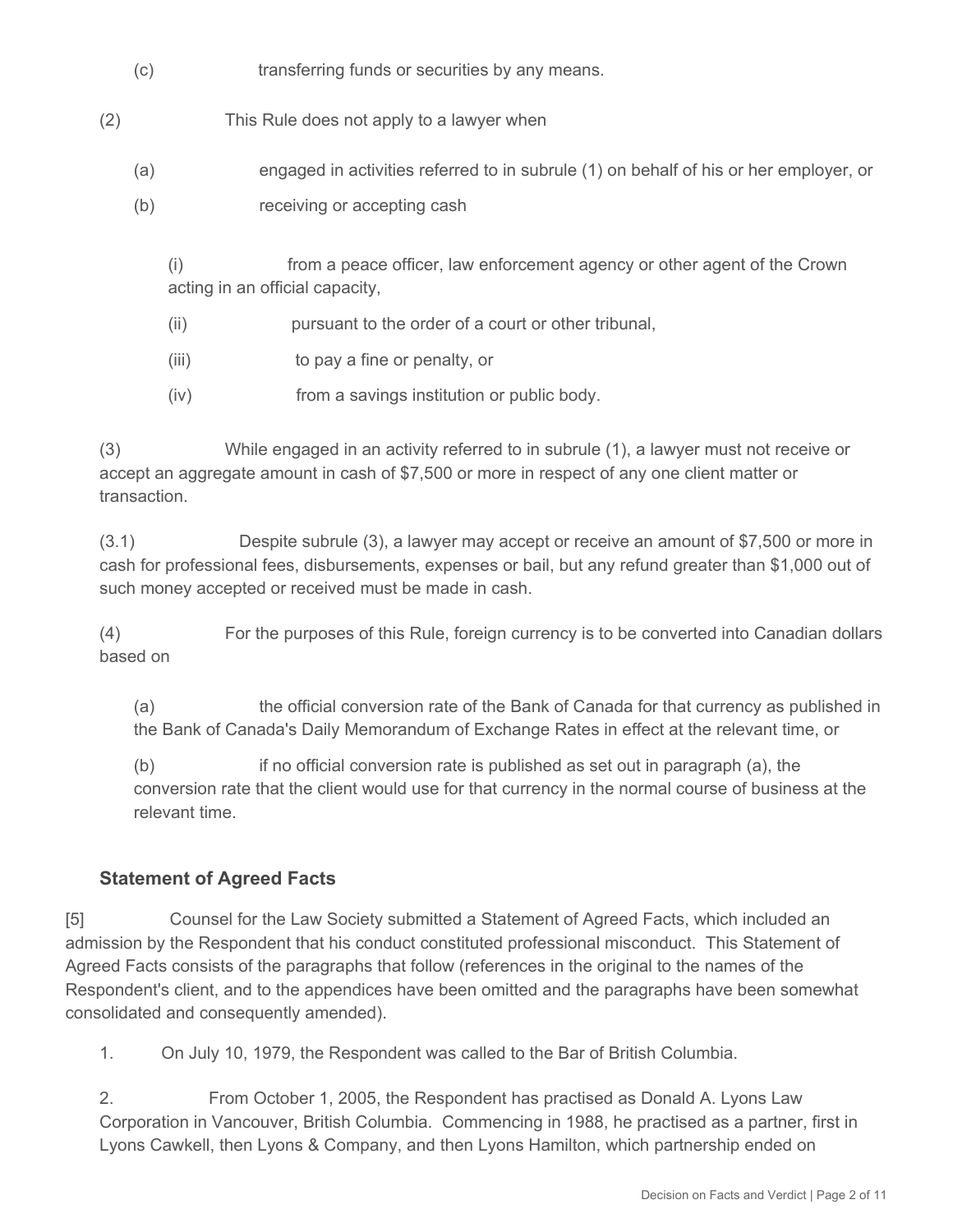September 30, 2005.

3. The citation in this matter was authorized by the Discipline Committee on July 3, 2007.

4. The Respondent admits that on August 27, 2007 he was served with the citation in accordance with the requirements of Rule 4-15 of the Law Society Rules.

5. In or about 2005, the Respondent was retained by SC (the " Client" ) to act on his behalf and provide services to his movie production business, referred to as [company].

6. In or about early April, 2006, the Client delivered to the Respondent a cheque dated March 23, 2006 (the " Cheque" ) in the amount of \$25,000 US, to be deposited to the Respondent's trust account. Before it was deposited, the Client took back the Cheque.

7. On Monday, April 10, 2006, the Client delivered to the Respondent the sum of US \$32,900 in cash. At this time, the Respondent advised the Client that the Law Society had in place Rules dealing with the handling of large cash amounts, and that he needed to confirm what those Rules were before he could accept and deposit the cash. He gave the Client a receipt for the cash.

8. Also on Monday, April 10, 2006, the Client delivered to the Respondent the sum of CDN \$9,000 in cash.

9. On April 10, 2006, at approximately 11:30 a.m., the Respondent called the Law Society and spoke by telephone with Ms. Ciolfitto, an employee of the Law Society. He told her that he had received trust monies in cash in the amount of US \$32,000.

(a) Ms. Ciolfitto claims that she told him that the acceptance of the cash was a violation of Rule 3-51.1 and that she told the Respondent that a written report should be made. She claims she also told him that his accountant would also report it as an exception in his 2006 trust report. Ms. Ciolfitto also told the Respondent that she would send an email outlining Rule 3-51.1(3) along with some other information. Ms. Ciolfitto took notes of this telephone conversation.

(b) The Respondent claims that Ms. Ciolfitto did not use the word " violation" but used the word " exception" and that if he were to accept and deposit the cash, it would be noted as an exception on his 2006 trust audit report. He understood that if he were to accept and deposit the cash, he could report the receipt of cash, or his auditor could report the matter as an exception in his 2006 trust report.

10. On April 10, 2006, at approximately 1:23 p.m., Ms. Ciolfitto sent an email to the Respondent, which included the text of Rule 3-51.1. The Respondent received and read this email the same day and did so prior to depositing to his trust accounts any of the cash received from the Client.

11. On April 10, 2006, at 2:15 p.m., the Respondent deposited to his trust accounts the cash in the amounts of US \$32,900 and CDN \$9,000, which he had received from the Client.

12. On or about June 5, 2006 the Client delivered to the Respondent the sum of CDN \$9,000 in cash. The Respondent made no attempt to return this cash to the Client, either on June 5, 2006 or thereafter.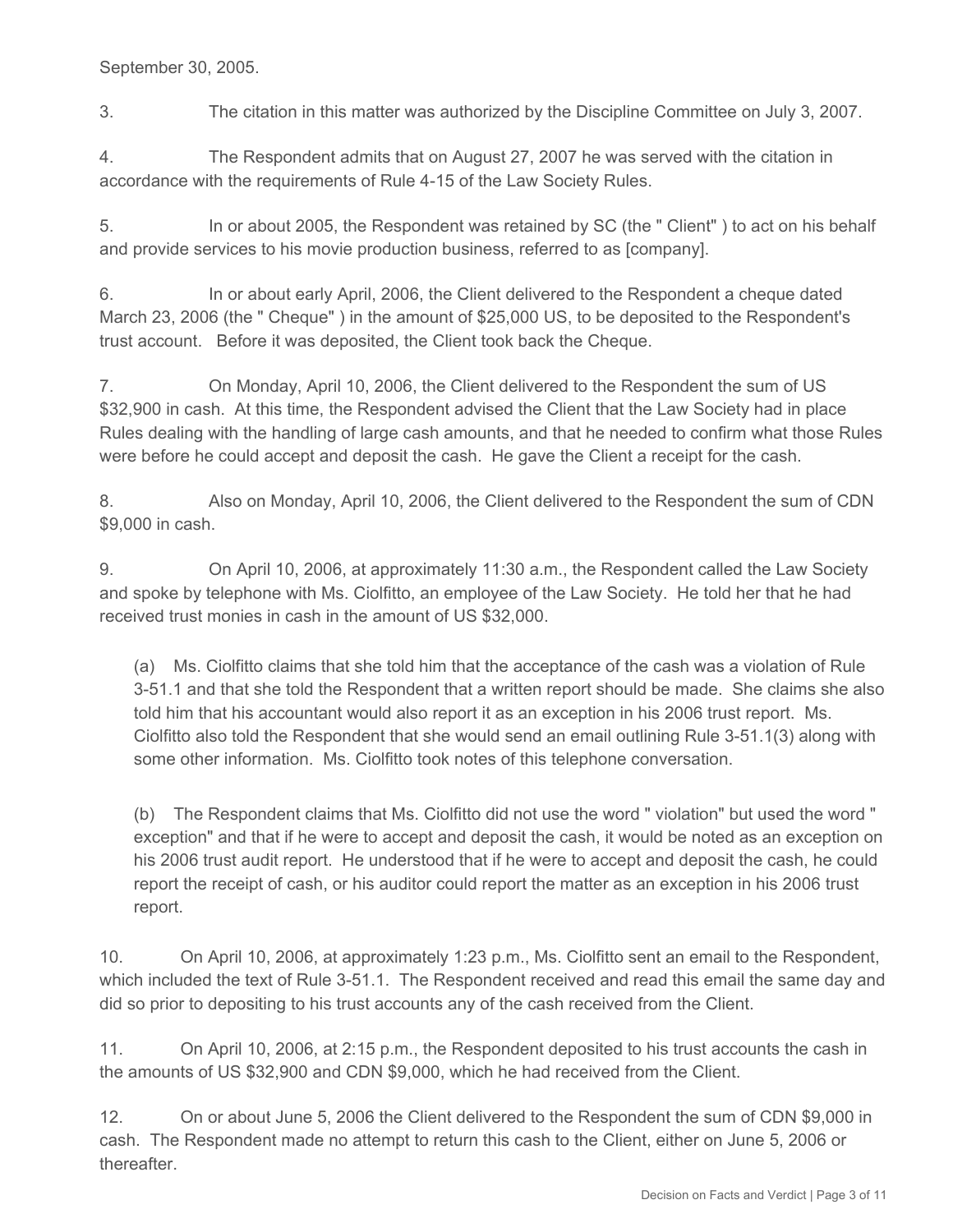13. Also on or about June 5, 2006, the Client delivered to the Respondent the sum of CDN \$5,000 in cash. The Respondent made no attempt to return this cash to the Client, either on June 5, 2006 or thereafter.

14. The Respondent received from the Client a total of US \$32,900 and CDN \$23,000, which he disbursed according to the instructions of his Client including in the following activities: receiving or paying funds, purchasing securities, and purchasing business assets or entities.

15. On August 4, 2006, the Respondent by fax provided to the Law Society a written exception report regarding his receipt and deposit of cash on April 10, 2006 of US \$32,900 and on June 5, 2006 of CDN \$9,000.

16. On or about August 9, 2006, Ms. Ciolfitto wrote to the Respondent to request his explanation for why cash in excess of \$7,500 was received and accepted in the two instances on April 10, 2006 and June 5, 2006.

17. On August 22, 2006, the Respondent by fax provided to the Law Society a response to Ms. Ciolfitto's letter of August 9, 2006.

18. On August 25, 2006, Ms. Ciolfitto by email requested the Respondent to advise whether he was still holding the cash he had received in trust. By reply letter dated August 25, 2006, the Respondent advised that " the majority of the funds have been paid out."

19. On September 22, 2006, Howie Caldwell, a staff lawyer employed by the Law Society wrote to the Respondent to advise that the Professional Conduct Department had commenced an investigation regarding the information set out in the Respondent's letter dated August 4, 2006, and requesting a response regarding the Respondent's receipt of cash in excess of the amount permitted by Rule 3-51.1.

20. By letter dated November 2, 2006, the Respondent provided an explanation in writing in respect of his receipt of the USD \$32,900.

21. On November 15, 2006, Mr. Caldwell requested a complete response to his letter dated September 22, 2006.

22. On January 29, 2007, the Respondent provided a written response in which he advised he had received cash on two other occasions than reported in his August 4, 2006 letter: on April 10, 2006 in the amount of CDN \$9,000 and on June 5, 2006 in the amount of CDN \$5,000.

23. At the material times, the Respondent had personal difficulties, which included problems arising from the termination of the partnership of Lyons Hamilton, in respect of which the Respondent sought the assistance of the Law Society.

24. The Respondent says that he was familiar with the money laundering legislation and read articles published by the Law Society dated to 2001, including *A Guide to Managing Lawyer's Obligations Under the Proceeds of Crime Legislation,* and *The Model Compliance Manual*.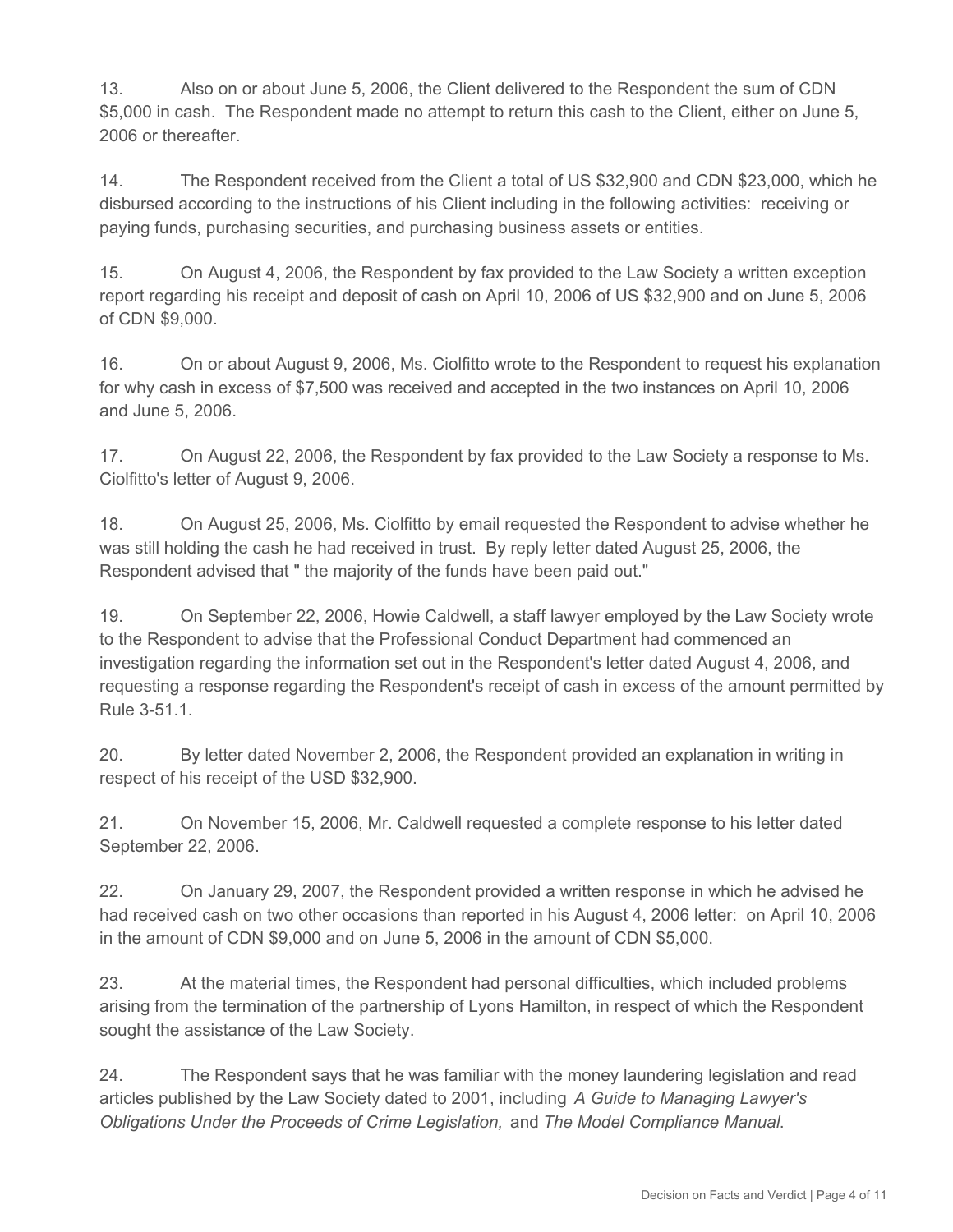25. From its implementation in 2004 through to April of 2006, the Law Society has published information about Rule 3-51.1, as follows:

(a) April 2, 2004 - News Release entitled *Law Society of BC takes steps against money laundering* ;

(b) May-June, 2004 - *Benchers' Bulletin*, " Benchers pass rule to fight money laundering" ;

(c) Sep.-Oct., 2004 - *Benchers' Bulletin*, " Rule 3-51.1 on cash received by lawyers" ;

(d) Nov.-Dec., 2004 - *Benchers' Bulletin*, " Closing Comments" ;

(e) 2004 - *Annual Report 2004*, " 2004 President's Message" ;

(f) Apr.-May, 2005 - *Benchers' Bulletin*, " Lawyer independence in the balance" ;

(g) Apr.-May, 2005 - *Benchers' Bulletin*, " Lawyers restricted from accepting \$10,000 or more in cash" ;

(h) June 9, 2005 - Notice entitled *Lawyers not to accept \$7,500 or more in cash trust deposits*;

(i) July-Aug., 2005 - *Benchers' Bulletin*, " Updates to the Rules and Handbook" ;

(j) July-Aug., 2005 - *Benchers' Bulletin*, " Lawyers not to accept \$7,500 or more in cash trust deposits" ;

(k) 2005 - *Annual Report 2005*. " Our Professional Standards" ; and

(l) Mar.-Apr., 2006 - *Benchers' Bulletin*, " why we won't let down our guard on money laundering" .

26. The Respondent admits on April 10, 2006, while acting for his Client, he received and accepted cash in the amounts of US \$32,900 and CDN \$9,000 and he did so in breach of Rule 3-51.1 of the Law Society Rules. The Respondent admits that he read Rule 3-51.1 prior to depositing this cash into his trust account and did so knowingly in breach of Rule 3-51.1 of the Law Society Rules.

27. The Respondent admits that on June 5, 2006, while acting for his Client, he received and accepted cash in the amount of CDN \$9,000 and CDN \$5,000 and knowingly did so in breach of Rule 3-51.1 of the Law Society Rules.

28. The Respondent admits that his receipt and acceptance of cash amounts of \$7,500 or more on each of April 10, 2006 and June 5, 2006, in breach of Rule 3-51.1, constitutes professional misconduct.

#### **Respondent's Evidence**

[6] The Respondent testified that he appreciated that he must take responsibility for his actions and that he was prepared to admit that his conduct amounted to professional misconduct in his failure to observe Rule 3-51.1 (the " No Cash Rule" ). He had discussed his admission of professional misconduct with independent counsel and was satisfied that it was correct for him to make the admission.

[7] That admission having been made, the Respondent expressed his view that the Law Society bore significant responsibility for the violation. This responsibility arose from the fact that when he called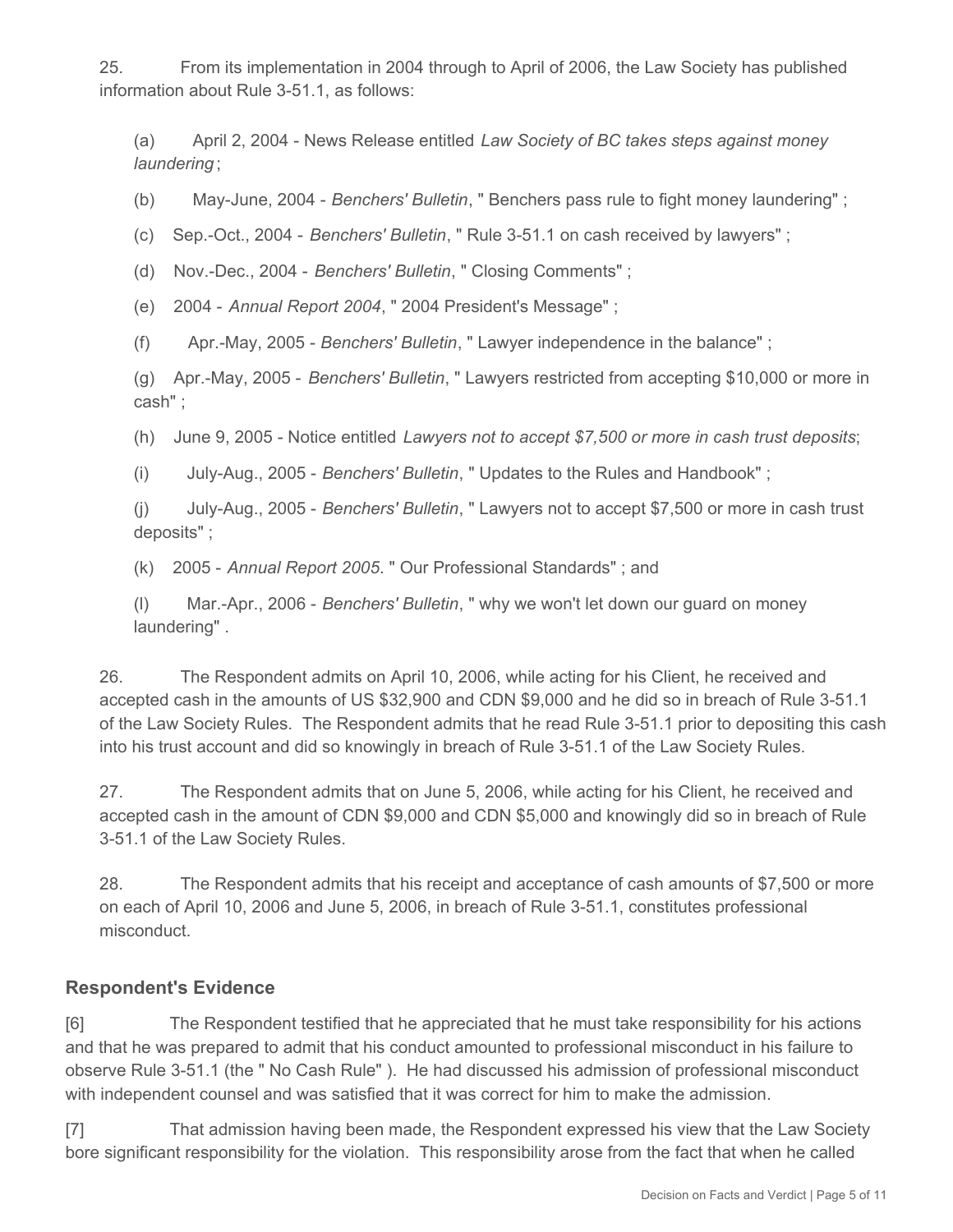the Law Society's Trust Assurance Department on April 10, 2006 (the day that he received the first large cash payment), the staff member who took the call, Ms. Ciolfitto, did not specifically:

(a) direct him to return the cash to the Client immediately;

(b) direct him not to deposit the cash into his trust account;

(c) advise him that a breach of the " No Cash Rule" was a discipline violation rather than an exception that must be noted at some point on his trust report;

(d) advise him that serious discipline consequences could and would ensue if he did not comply with the " No Cash Rule" ; and

(e) follow up with him to ensure that he had complied with the " No Cash Rule" .

[8] The Respondent further submitted that if the Trust Assurance Department representative was not prepared to advise him in this manner, the Law Society should have ensured that the matter was referred to someone in the Professional Conduct Department or a Practice Advisor who would have clearly communicated the above information to him.

[9] When, on the day of their discussion, Ms. Ciolfitto forwarded him the text of Rule 3-51.1, the Respondent carefully reviewed it. He noted that it did prohibit acceptance of cash in excess of \$7,500 for non-retainer purposes and that this did not comply with the understanding of his telephone discussion with Ms. Ciolfitto. Despite this, the Respondent made a decision that instead of relying upon his own understanding of the text, he would rely upon his understanding of his discussion with Ms. Ciolfitto: his receipt of the large cash amount was " only" an exception to the Trust Accounting Rules that must eventually be reported to the Law Society and noted as an exception on his trust report. He asserted that his understanding at the time was that it was not a breach of the Rules for which he could be disciplined.

[10] The Respondent admitted that he did not follow up with Ms. Ciolfitto when, upon reading the actual " No Cash Rule" , it did not accord with his understanding arising from his discussion with her.

[11] Once he had accepted the initial cash, but not deposited it, given that Ms. Ciolfitto did not specifically direct him to return it to the Client, the Respondent testified that he made an " administrative decision" , which consisted of an assessment of the relative risks of the consequences of depositing the cash in comparison to the inconvenience to his Client and to himself that would flow from returning the cash to his Client. He decided to deposit it and risk the consequences.

[12] The Respondent went on to testify that his understanding of an accounting exception is that it constitutes a " sloppy but not substantive error" . He has reported trust shortages to the Law Society Trust Accounting Department in the past and, in his experience, they constituted accounting exceptions that did not attract disciplinary consequences.

[13] As noted, on April 10, 2006, Ms. Ciolfitto did not request that the Respondent make any written report of his receipt of the offending cash. The Respondent pointed out that, despite that, he did so voluntarily by way of letter to the Law Society on August 4, 2006 (the " August 4 Report" ). He took this step because it was his practice and obligation to report accounting exceptions himself rather than " wait for the authorities to do it." He was of the view that the receipt of the large cash amounts in April and June, 2006 needed to be reported, but not at any particular time, and chose August 4, 2006 to make his report out of a sense of moral obligation and not because he was under a legal obligation to do so at any particular time.

[14] The Respondent admitted that the information reported to the Law Society in the August 4 Report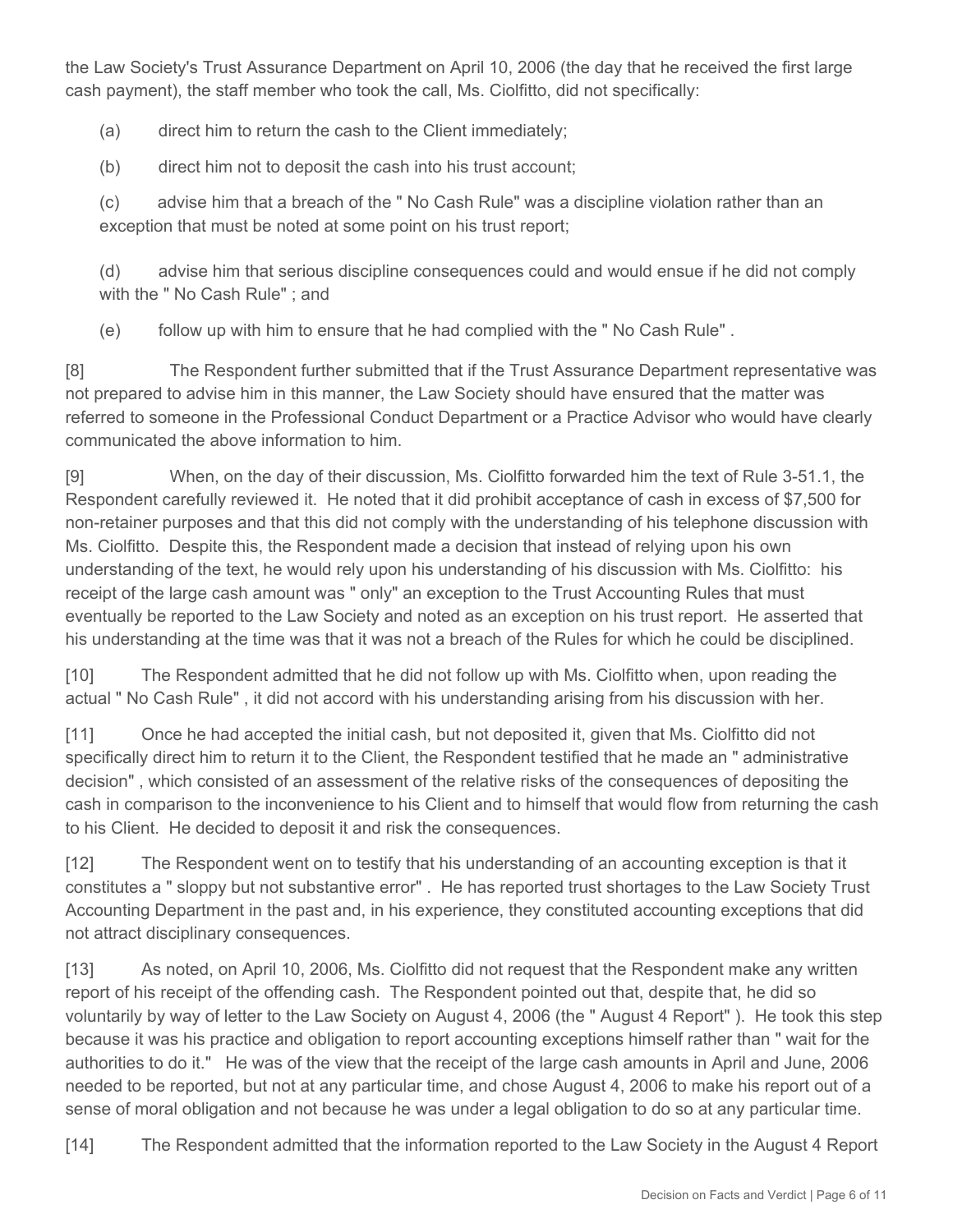and the initial months of the ensuing investigation was incorrect in two respects:

(a) the August 4, 2006 Report set out that he had accepted two amounts of cash in violation of the " No Cash Rule" when, in fact, he had accepted a total of four offending amounts of cash on two separate days; and

(b) despite advising the Law Society that he had given his Client a receipt for the first amount of cash received, he has no copy of the receipt and is no longer certain if he provided a receipt.

[15] The Respondent's explanation for the inaccuracies in his August 4 Report was that he made it without checking his trust records, as he was still acting from the point of view that he was only reporting an accounting exception and not a matter of particular disciplinary significance. He admitted that it was not until January 29, 2007, after two follow-up letters of enquiry from the Law Society, that he provided full particulars of the cash actually received by him in April and June 2006, and the relevant trust accounting records.

[16] The Respondent testified to the particular way in which he utilized the cash once it was deposited into his trust account. Save for a minor amount reserved for the Respondent's fees, the cash was all disbursed in various ways prohibited by 3-51.1(1), that is, to others for purposes primarily related to reimbursement of expenses of the Client and others and the purchase of securities, business assets or entities.

[17] The Respondent's practice primarily consists of corporate-commercial and real estate solicitor's work. He also represents clients who run trust brokerage accounts, which, like cash, are subject to specific trust reporting rules. He testified that this was the only instance in his entire practice when he has been asked to accept a large cash sum from a client.

[18] The Respondent testified that he makes a serious effort to stay fully advised of his obligations to the Law Society. When the Federal Government's money-laundering legislation came into effect, prior to the Law Society's enactment of the " No Cash Rule" , he paid particular attention to it as he knew it would be of direct concern to his clients. However, in his view, the " No Cash Rule" did not affect his clients to the same degree and, therefore, he made a decision not to study it in any detail and decided, instead, to rely upon the Law Society to direct him should the situation arise where he was being requested to accept a significant cash amount. From this " plan" arose the Respondent's call to the Law Society's Trust Accounting Department on April 10, 2006 when he found himself in possession of the cash.

[19] The Respondent understands that the " No Cash Rule" constituted a proactive effort by the Law Society to ensure that its members were not subject to the Federal money-laundering legislation and that the Law Society wanted to ensure that members, in accepting funds in trust, know the identity of the parties making a deposit, the source of the funds, the nature of the transaction, and that there would be no problems in fulfilling their trust accounting obligations. He took all of these considerations into account in his decision about how to conduct himself in these circumstances.

[20] Despite his admission of professional misconduct, the Respondent expressed his view that it was of vital importance for the Law Society to review its practices and staff training in order to ensure that members calling for advice receive full information regarding their obligations and the possible disciplinary consequences of violation of the " No Cash Rule" .

#### **Submissions of the Law Society**

[21] The Law Society drew the attention of the Panel to the fact that, on 12 occasions between April 2004 and April 2006, the Law Society issued publications to draw members' attention to the " No Cash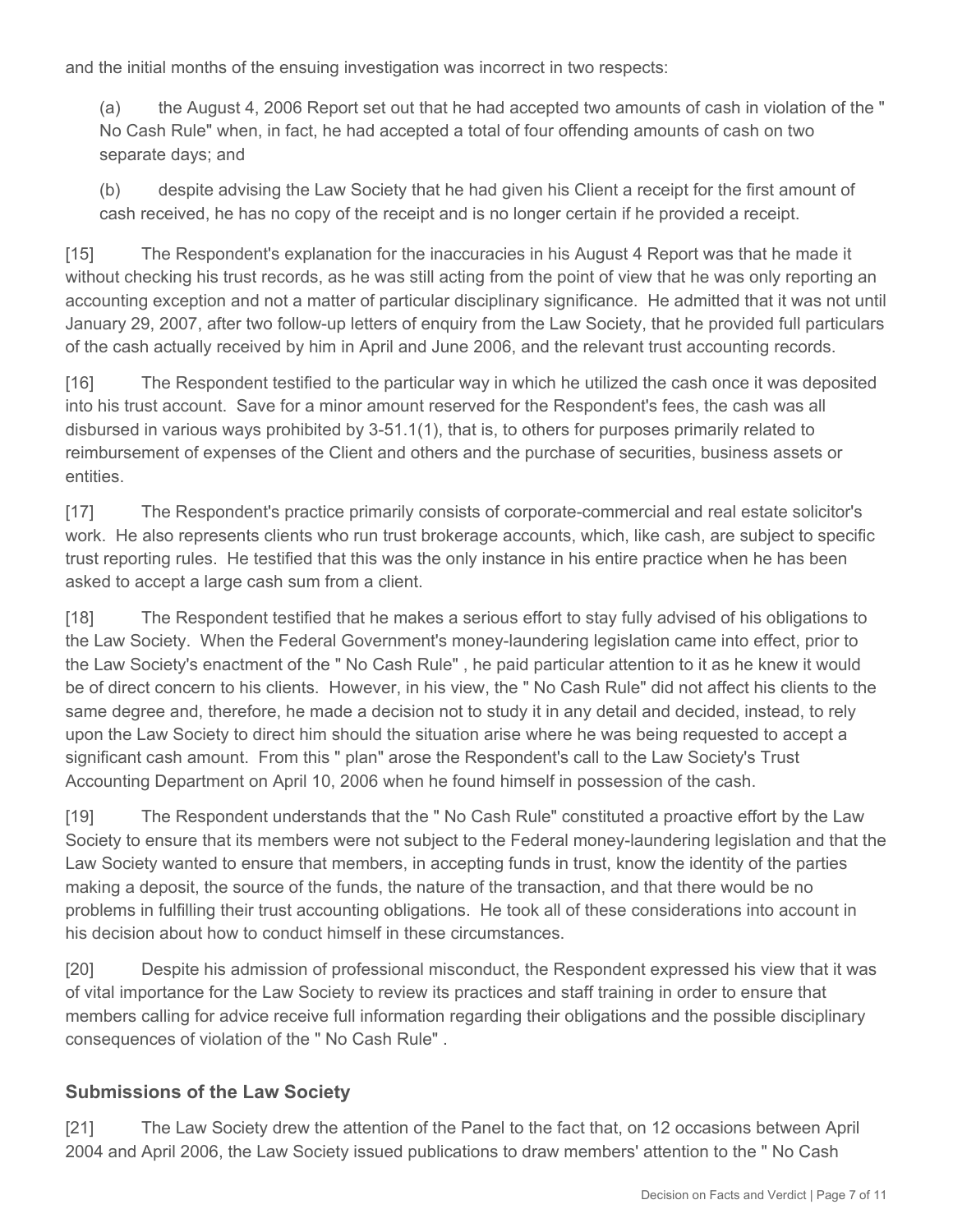Rule" , its purpose, amendment and the fact that a breach could attract disciplinary sanctions. The texts of all 12 publications were provided for the Panel's review.

[22] In the first publication, the purpose of the Rule was set out in the following 2004 quotation from then President William Everett, QC:

These new rules will ensure that BC lawyers are not involved in transactions that the federal government has identified as a concern in the fight against money laundering. ... With the new rules, lawyers will be prevented from unwittingly advancing criminal schemes. These rules, along with longstanding Law Society rules prohibiting lawyers from engaging in illegal activity, **and a strong, independent Law Society discipline process** will ensure that BC lawyers are taking proactive steps to stop money laundering. (emphasis added)

[23] Approximately four months later, in the September-October edition of the *Benchers' Bulletin* there was a further article on the " No Cash Rule" , which included the following statement:

You should be aware that the Law Society intends that there will be serious consequences for any lawyer who does not comply with the cash transaction prohibition.

[24] In the April-May 2005 edition of the *Benchers' Bulletin* the important public interests which underlie Rule 3-51.1 were addressed:

The public interest, the primary motivation of everything that we do as a law society, must suggest that the reporting provisions of the money laundering and terrorist financing legislation is unacceptably intrusive when it comes to solicitor-client privilege and confidentiality. Yet the government has not abandoned its approach to the legislation, insisting that the evils of illegal international currency movement justify the intrusion.

There are, in fact, other ways to tackle the threat of money laundering. In 2004, the Benchers passed a rule that has become a model for most of the law societies in Canada. Known as the " no-cash rule" , it prohibits members of the law society from receiving for any purpose, other than retainers or bail, cash in excess of \$10,000. This restriction can be monitored by the Law Society directly through its regulatory control of lawyers. **In this way, we are demonstrating to the federal government and the public that the legal profession in Canada will not be an inadvertent participant in the money laundering game**. (emphasis added)

[25] The Law Society submitted that, by virtue of these 12 publications, by 2006 when the Respondent accepted these four prohibited amounts of cash, every member ought to have been aware of the existence of the " No Cash Rule" . Further, they demonstrate the importance to the profession of the Rule in protecting solicitor-client privilege and confidentiality as well as the confidence of the Federal Government and the public in the integrity of the profession.

[26] It should also be noted that the purpose and effect of Rule 3-51.1 are to prevent money laundering in the simplest way possible - " If cash cannot be accepted, it cannot be laundered." The rule is a financial transaction rule, not a money laundering rule. It is objective and simple, and does not call for any application of judgment or due diligence as to the purpose or intentions of the person tendering the prohibited cash to the lawyer.

# **Legal Principles and Reasoning**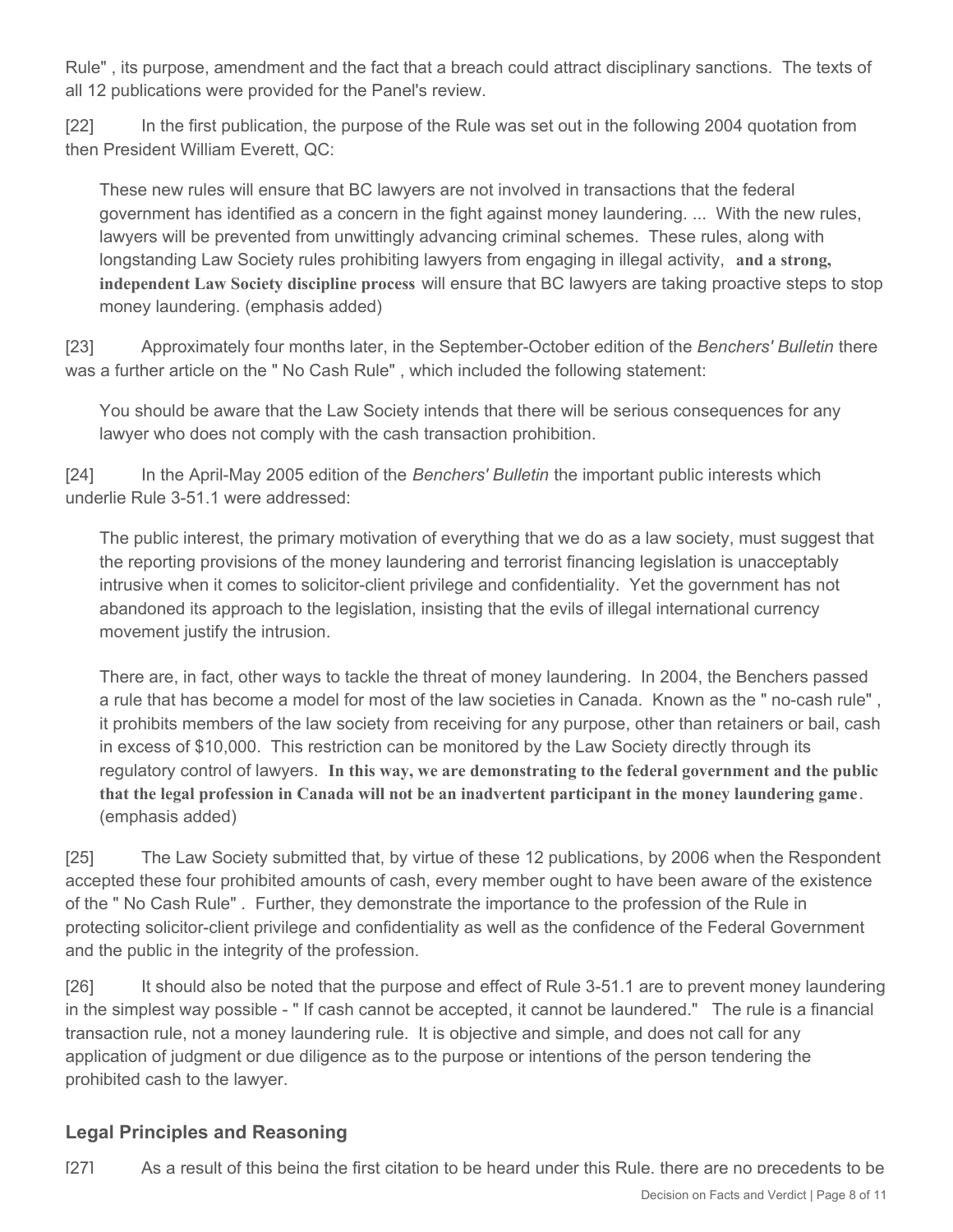[27] As a result of this being the first citation to be heard under this Rule, there are no precedents to be considered by the Panel in its assessment of whether the facts established support a finding of professional misconduct within the meaning of the *Legal Profession Act*, s. 38(4)(a) and (b):

**38(4)** After a hearing, a panel must do one of the following:

- (a) dismiss the citation;
- (b) determine that the respondent has committed one or more of the following:
	- (i) professional misconduct;
	- (ii) conduct unbecoming a lawyer;
	- (iii) a breach of this Act or the rules;
	- (iv) incompetent performance of duties undertaken in the capacity of a lawyer;

(v) if the respondent is not a member, conduct that would, if the respondent were a member, constitute professional misconduct, conduct unbecoming a lawyer, or a breach of this Act or the rules;

[28] In these circumstances, the two applicable options under s. 38(4)(b) are professional misconduct under subsection (i) or a breach of the Rules under subsection (iii).

[29] Notwithstanding the admission of the Respondent to the charge of professional misconduct, the onus rests upon the Law Society to satisfy this Panel that indeed his actions constitute professional misconduct or a breach of the Rules.

[30] In either event, the standard of proof that must be met by the Law Society to establish its charge is also set out in *Law Society of BC v. Martin*, 2005 LSBC 16 at paragraph [137] where it is observed:

The Panel instructs itself as follows:

(a) The onus of proof throughout these proceedings rests on the Law Society to prove the facts necessary to support a finding of professional misconduct.

(b) The standard of proof is higher than the balance of probabilities but less than reasonable doubt. The standard is a civil standard but rises in direct proportion to the gravity of the allegation and the seriousness of the consequences.

[31] This Panel is satisfied that the breach of the " No Cash Rule" was established by the evidence. The key issue is whether or not the evidence supports the Law Society's contention that the Respondent's conduct goes beyond that and constitutes professional misconduct.

[32] A breach of the Rules does not, in itself, constitute professional misconduct. A breach of the *Act* or the Rules that constitutes a " Rules breach" , rather than professional misconduct, is one where the conduct, while not resulting in any loss to a client or done with any dishonest intent, is not an insignificant breach of the Rules and arises from the respondent paying little attention to the administrative side of practice ( *Law Society of BC v. Smith*, 2004 LSBC 29).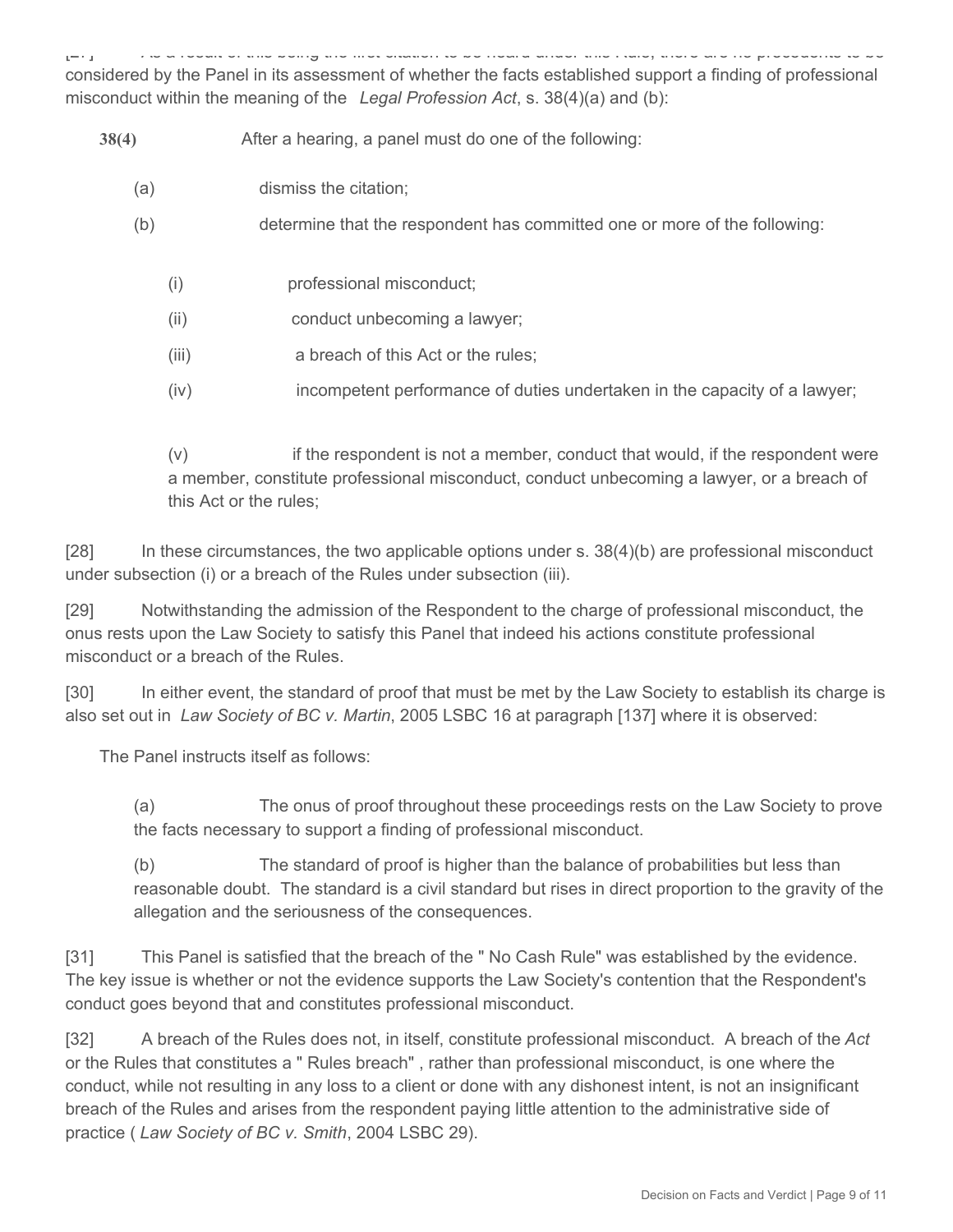[33] The fact that there are no precedents for a finding that a breach of the " No Cash Rule" constitutes professional misconduct does not restrict this Panel. Such a finding can be made in a wide variety of circumstances. Whether conduct deserves discipline is a factual question to be decided by the member's professional peers. " What may, in each particular circumstance, constitute professional misconduct ought not to be unduly restricted." *Stevens v. Law Society (Upper Canada)* (1979), 55.O.R. (2d) 405 (Div. Ct.) at 410.

[34] It is no longer a requirement that the conduct proven be disgraceful in itself or dishonourable. The overall test for professional misconduct is set out in *Martin* (*supra*) at para. [171] where the Panel reviewed the law and concluded that the test for misconduct is " whether the facts, as made out, disclose a marked departure from that conduct the Law Society expects of its members; if so, it is professional misconduct."

[35] In determining whether a particular set of facts constitutes professional misconduct or, alternatively, a breach of the *Act* or the Rules, panels must give weight to a number of factors, including the gravity of the misconduct, its duration, the number of breaches, the presence or absence of *mala fides*, and the harm caused by the respondent's conduct.

[36] In this instance, the Respondent was sufficiently aware of the existence of the " No Cash Rule" to contact the Law Society to make enquiries immediately after receiving the first amount of cash on April 10, 2006 from his client.

[37] After having his attention drawn to the text of the " No Cash Rule" and his subsequent reading of it, the Respondent made a conscious decision not to abide by the clear wording of the Rule. The Statement of Agreed Facts establishes that the deposit of the two offending amounts of cash was made by the Respondent only 52 minutes after Ms. Ciolfitto emailed the Rule to him. As he put it, he made a risk assessment and concluded that he could live with the risks of the breach of the Rule. He did not follow up with questions of Ms. Ciolfitto or any other party to clarify his understanding of the Rule.

[38] Further, on June 5**,** 2006, the Respondent accepted two additional amounts of cash in excess of the Rule's limits. In his August 4 Report, he failed to report the full extent of the June 5 cash, only finally admitting to it on January 29, 2007, after several enquiries by the Law Society.

[39] The Respondent did not take any steps to clarify his understanding of the Rule in the following months, until he learned that the Law Society Professional Conduct Department's investigation into this matter was underway.

[40] Taken as a whole, this Panel finds that the Respondent was not frank in his dealings with the Law Society in several respects: with Ms. Ciolfitto in the telephone call made on April 10, 2006 regarding the extent of the cash received; in his replies to the follow-up enquiries made by her; in his August 4 Report; and in the ensuing months of the Law Society's investigation. It is not necessary for us to decide whether the Respondent's lack of candour represents a deliberate effort to hide the extent of the cash received or gross negligence in his handling of his professional obligations.

[41] The fact that the Respondent was not fully aware of the extent of the potential consequences of a breach of the " No Cash Rule" is an insufficient excuse for its violation. Certain Law Society Rules have primarily an administrative intent, but the " No Cash Rule" is not one of these. This Rule has at its heart the mandate of the Law Society to regulate the practice of law in the public interest. By its clear prohibition, it strives to protect members from being drawn into acting as the willing or inadvertent dupes of the unscrupulous and the dishonest. The Respondent was knowledgeable about the Rule, its importance to the Law Society and to the public, and yet chose to ignore it, despite his awareness of its importance to the regulation of the legal profession.